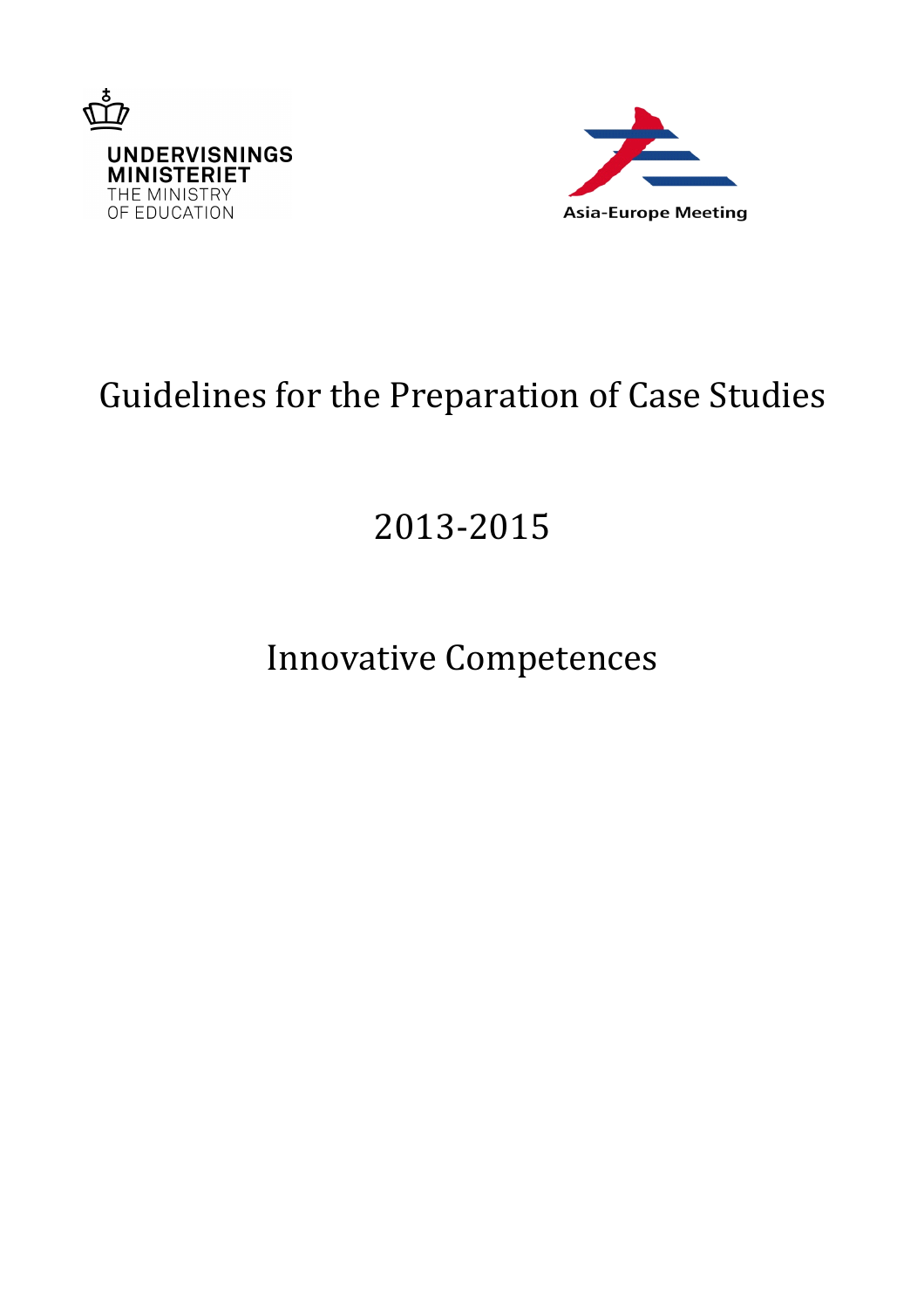#### **Introduction Introduction Introduction**

In Copenhagen we had the initial discussion about the Case Study that we are going to deliver to the ASEM ME 5 as <sup>a</sup> formal obligation. Hopefully the Case Study will achieve more then the fulfilment of the formal obligations, and certainly contain findings and recommendations on how to improve and ensure education strategies for *Innovative Innovative InnovativeCompentences* - findings usefull *to* both policy makers and practioners in the ASEM Member states.

The Groupwork held in Copenhagen was the starting point to understand the thematics and the overall purpose of the Case Study. As mentioned in our seminar-report, the idea of <sup>a</sup> case study origins from the idea to show - and in an intercultural context - how successful various and diverse programs are able to fulfil the vision of Innovative Competences. To show how this vision can be an active and successful part of the primary, secondary and vocational schooling.

#### **The** way forward

*There is <sup>a</sup> story often told of <sup>a</sup> farmer who wins at theCounty Fair each year for several best crops. When asked the secret of his success, he surprises people with his answer. The secret, he says, is that he shares his best seeds with his neighbors. He further explains that, with winds and proximity, if he didn't do this, the cross pollination would do damage to his crops; but in this way, the farmer protects his own and elevates that of his neighbors.*

This short story is the introduction of <sup>a</sup> very important Case Study, which was introduced to us by our colleague from Singapore Ms. Eugenia Tan, as <sup>a</sup> potential rolemodel for our work ahead.

The Case study can be found on: <http://www.battelleforkids.org/initiatives/initiatives/global-education-study>

From the side of chair we find that this way of doing <sup>a</sup> case-study really offers <sup>a</sup> very important contribution on how to utilise each others experience. We propose all working group members to take <sup>a</sup> look at it!.

Of course this case comes from <sup>a</sup> different thematic and context.

*First of all the aim has been* to find "factors to improve students success". *Secondly* the focus of this case study is "national systems", and *finally the rationale* is to conclude on important drivers of the "high performing school".

*In our context, the* factors are first of all; Teacher Performance – Curriculum Development and Cooperation with Business and Community – in order to improve Innovative Competences. *Secondly* the focus in our case is "to select successful programs" (some were already shown by the members at our meeting in Copenhagen), and *finally our rationale* is to conclude on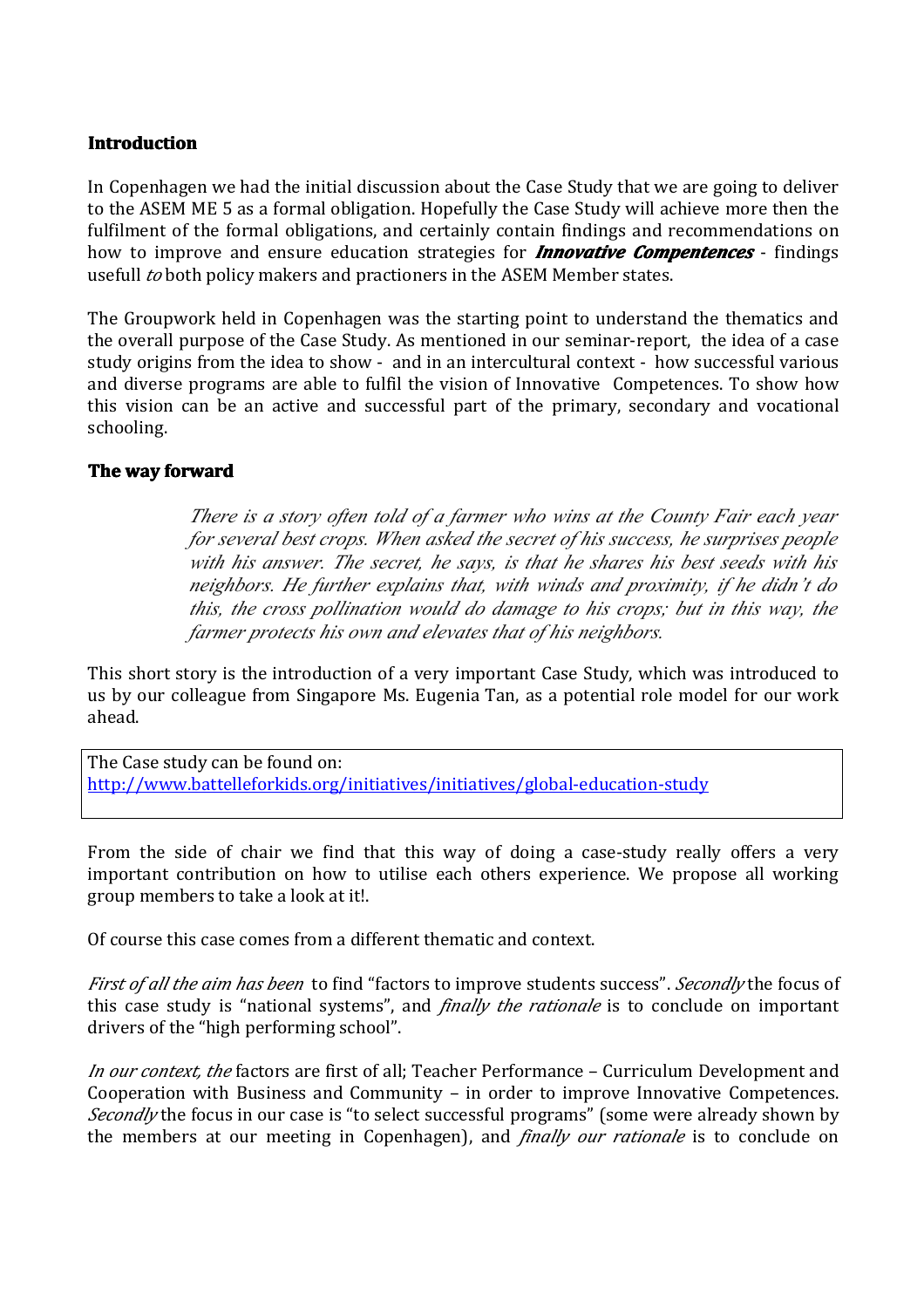important drivers to realise Innovative Competences in primary, secondary and vocational school.

So we think we are on the same track as shown in the case study presented above…….

We also find that it is possible for us to learn from this example. It shall not be copied directly – but it might offer an opportunity for us to be inspired to keep the focus on the important issues, and to keep our joint working group process on track.

We have also included the record of our discussions in Copenhagen in this guideline presentation. Hopefully it will help you to recall our discussions in Copenhagen. It will be an important point of departure for our work ahead.

As <sup>a</sup> preparation of our 2. Working group meeting in Singapore we would therefore like you to follow the guidelines on the next page:

#### Notice: We think that each member of the working group should select at least two case **examples examplesto bring to Singapore Singapore for presentation!**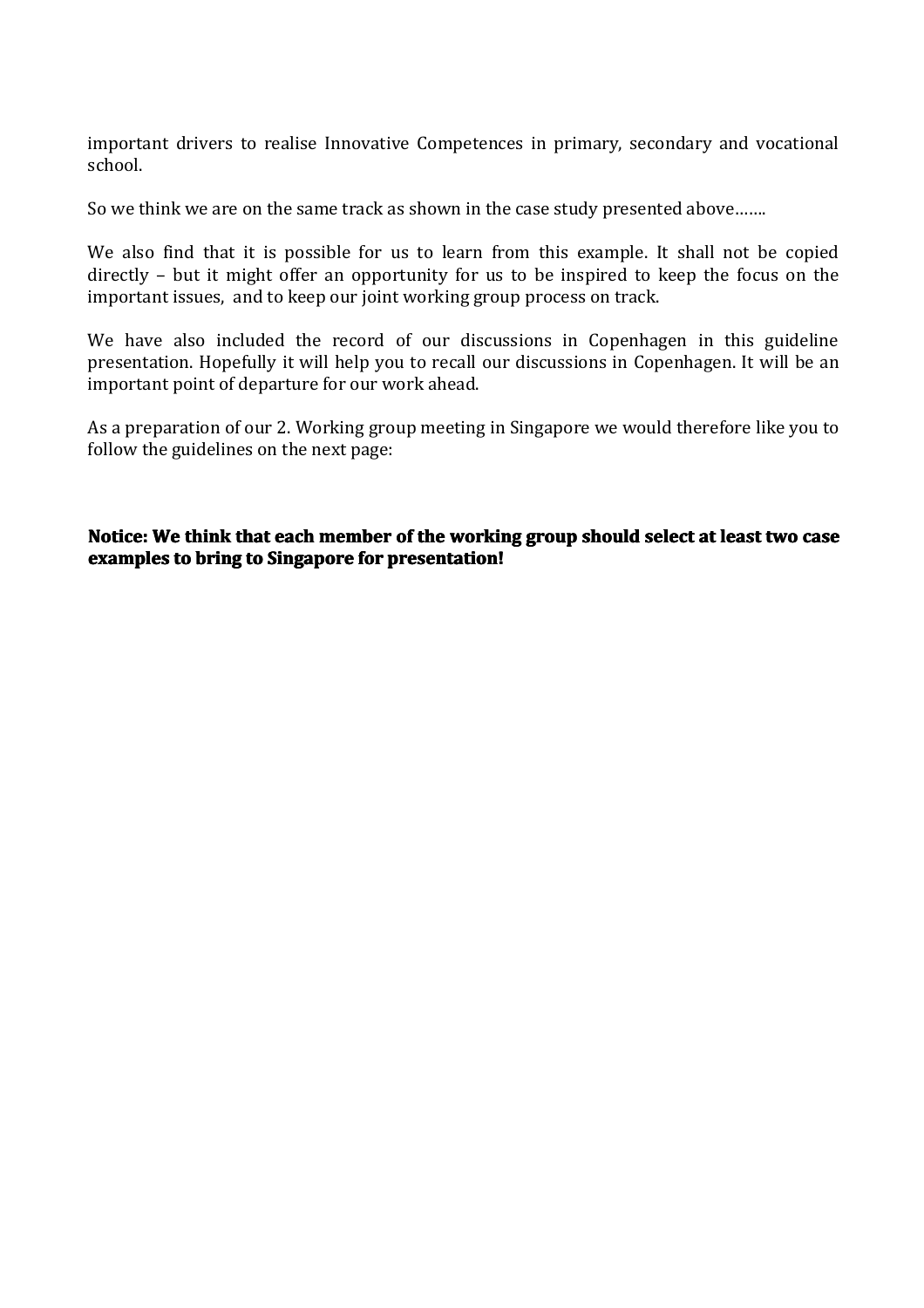### **Proposed Guidelines ......**

We propose that the program you select are described in a 2-3 A-4 document based on the topics mentioned in the guideline. In point I. we shortly provide you with some definitions for each topic. Point 2. Is for your purpose. The aim is to be able to compare the app. 24-28 case examples and to be able provide you with a 1<sup>st</sup> outline Case catalogue - from where the Working Group can carry out its analysis and conclusions at our 2<sup>nd</sup> meeting.

#### **I. Defintions**

| <b>Program Identity</b>                                    | Name of the Program / Location /Key Responsible Organisation    |
|------------------------------------------------------------|-----------------------------------------------------------------|
| <b>Selection of Program</b>                                | Why was this program selected to be a contribution to the ASEM  |
| (justification)                                            | ME Case Study (Results/Cutting Edge/Expectation/Innovation)     |
| <b>Thematic field</b>                                      | <b>Teacher Development</b>                                      |
| (select)                                                   | Curriculum Development                                          |
|                                                            | Cooperation with Business/Community                             |
|                                                            | Combined                                                        |
| <b>Education Level</b>                                     | Primary School                                                  |
| (select)                                                   | Secondary School                                                |
|                                                            | <b>Vocational School</b>                                        |
|                                                            | Combined                                                        |
|                                                            |                                                                 |
| <b>Rationale and Aim of the</b>                            | What was the background of the program and what was it          |
| <b>Program</b>                                             | expected to do something about – create a new situation or      |
|                                                            | reach a specific target group                                   |
| <b>Beneficiaries of Program</b>                            | Target Group and Stakeholder involved                           |
|                                                            | Outline the age group involved                                  |
| <b>Size of Program</b>                                     | No of students, schools, teachers and/or other groups           |
| <b>Duration</b>                                            | Length of Program / starting; (year) ending; (year)             |
| <b>List of activities</b>                                  | List the 5-6 main activities / groups of activities or program  |
| (prioritised order)                                        | components                                                      |
| <b>Resources</b>                                           | What is invested into the program / Financial background        |
| <b>Sources</b>                                             | Where does the resources come from?                             |
|                                                            | /public/private/donations/combined                              |
| <b>Assessment / Evaluation</b>                             | How is the program being assessed / outcome? - output? -        |
| (Type)                                                     | learning?                                                       |
| <b>Available materials</b>                                 | Bring all available materials - websites - reports - brochures  |
|                                                            | etc. about the program                                          |
| Initial Analysis (To be done on the working group meeting) |                                                                 |
| <b>Key drivers in the program</b>                          | Drivers are the factors that has had the strongest influence on |
|                                                            | the success or failure of a program. On the working group       |
|                                                            | meeting we will look into the aspect of drivers and how they    |
|                                                            | are analysed.                                                   |

| Other important aspects | In this you can list issues that you find important for the |
|-------------------------|-------------------------------------------------------------|
|-------------------------|-------------------------------------------------------------|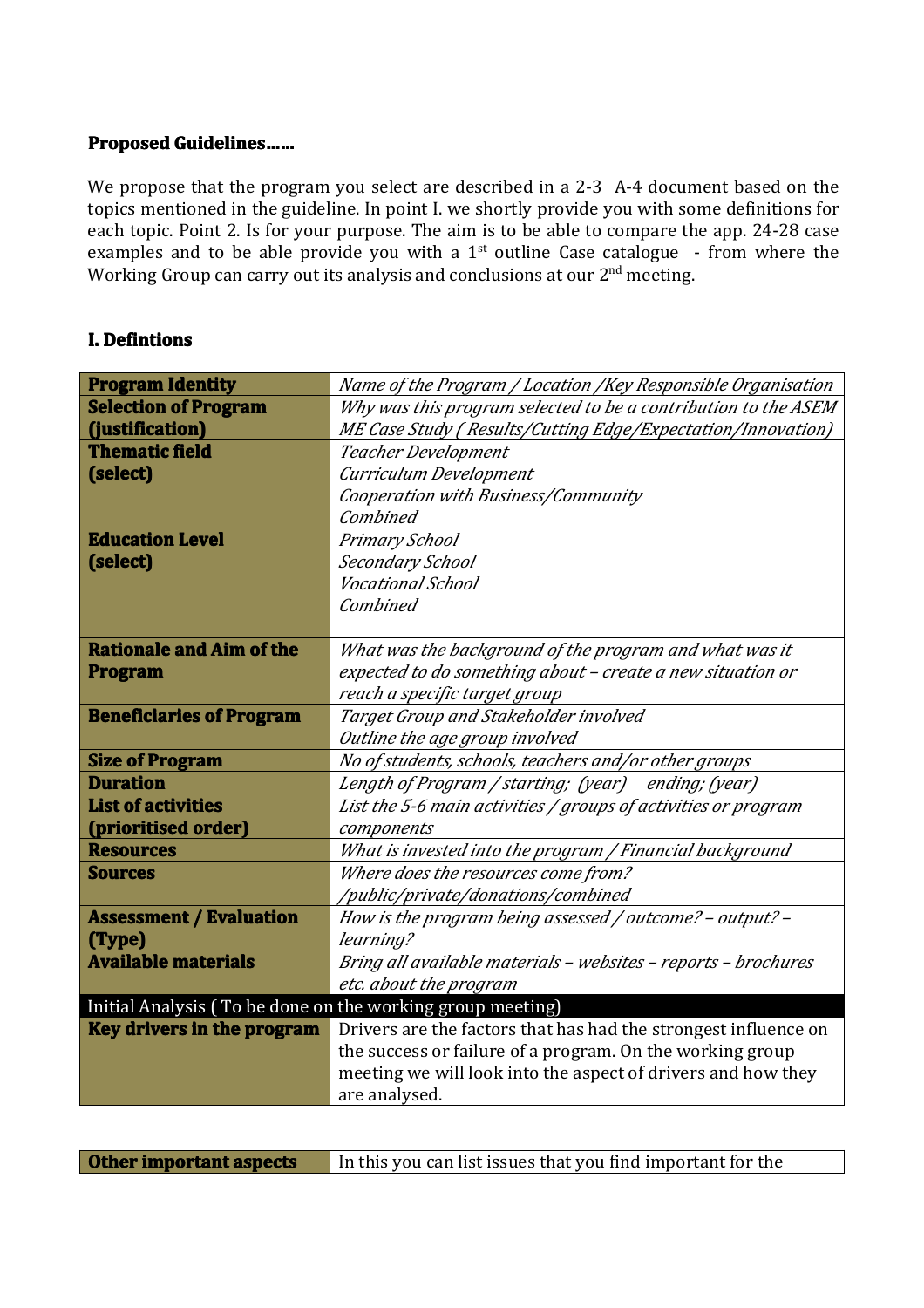## **2. Selection Selectionof Program Program ProgramProgram(please select at least twoexamples from your country) country)**

| Initial Analysis (To be done on the working group meeting) |
|------------------------------------------------------------|
| Key drivers in the program                                 |
|                                                            |

| <b>Other important aspects</b> |  |
|--------------------------------|--|
| not mentioned in the           |  |
| guideline                      |  |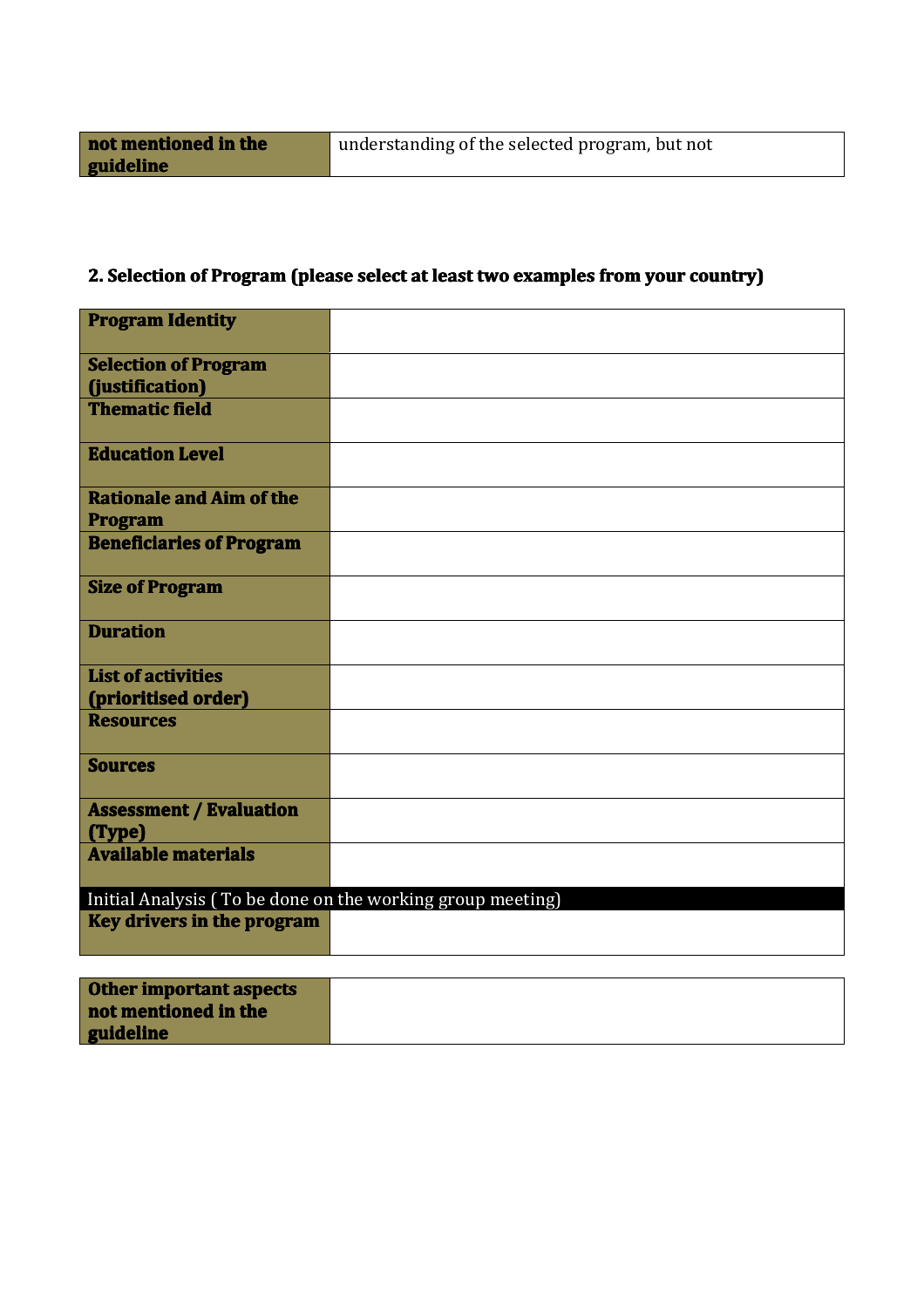### **Annex Experience from Copenhagen (** can also be found in the seminar report)

### **Preparation of the Case study – 1<sup>st</sup> outline**

The Opening seminar started the initial elaboration of the proposed Case study on successful policy and professional programs. The working process however revealed that <sup>a</sup> merger of the two proposed casestudies will provide <sup>a</sup> more adequate and useful picture for the potential readers and users. The justification of the merger is foremost to show the importance of the interlink between policy and practice – and how they fruitful can nurture each other!

**Group 1:** Mindset **Teacher** Teacher Teacher Teacher Capacity Building **Competence Culture** (traditions) Policy Curriculum Assessment tools Development Community Internship **Cooperation** With Business Documents **Contact Documents** Operational Definitions Litterature Review Develop & Equip Learners Innovative **Competences** Methods | Political | Resources Influence

The work was organised in three smaller working groups and here is the actual poster result of the working group process: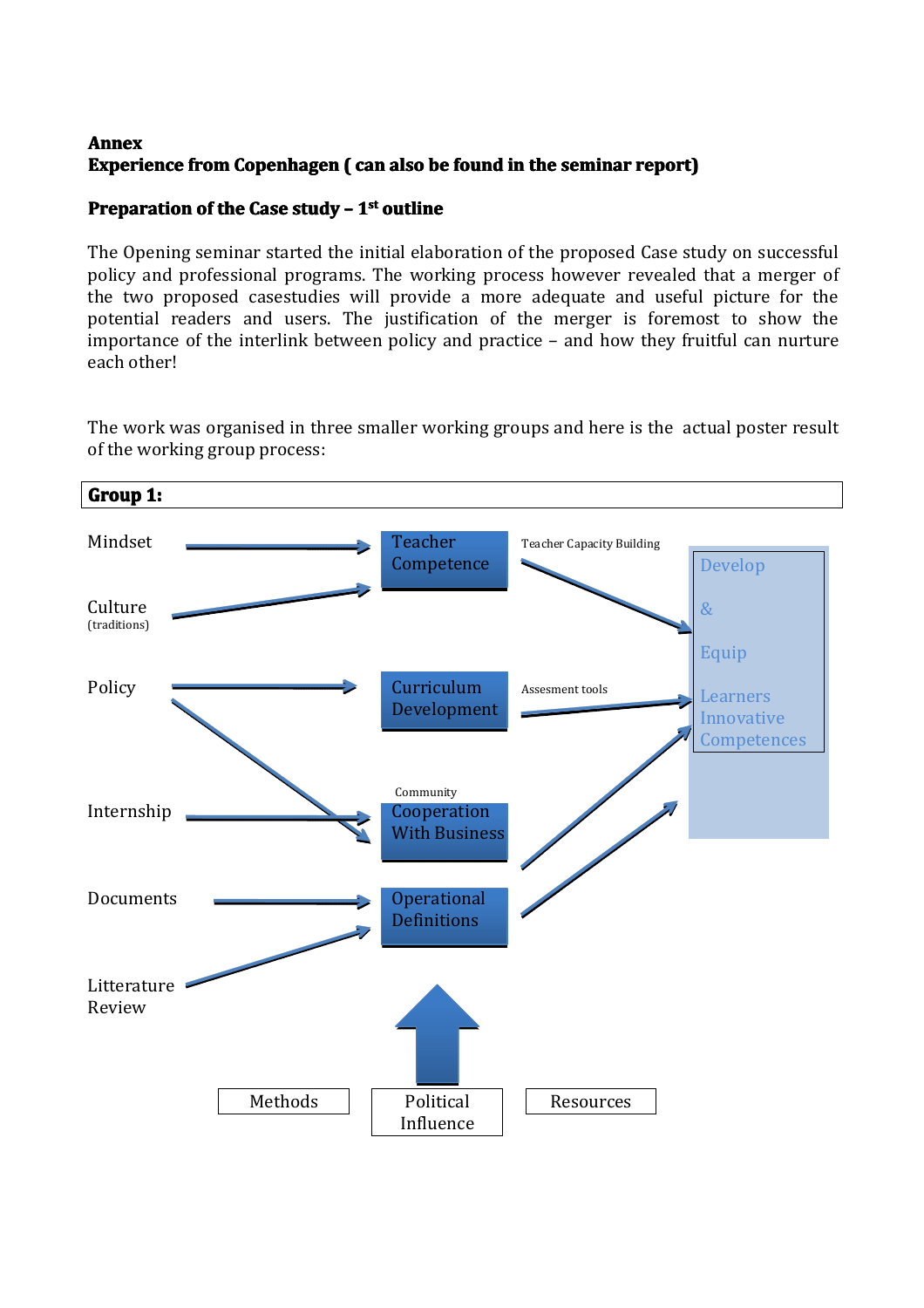| N <sub>o</sub> | Thematic issues                                                           | Policy                  | Program/practice |
|----------------|---------------------------------------------------------------------------|-------------------------|------------------|
| 1              | Student target group                                                      | V                       | V                |
| $\overline{2}$ | Teachers willingness                                                      | V                       | V                |
| 3              | <b>Industry Collaboration - Cooperate</b><br><b>Social Responsibility</b> | $\overline{\mathbf{V}}$ | V                |
| 4              | Capital / Financial aspects                                               | V                       | $\overline{V}$   |
| 5              | <b>Resource Management</b>                                                | V                       | V                |
| 6              | <b>Revenue Management</b>                                                 | V                       | V                |
|                | Program Advisor                                                           | V                       | V                |
| 8              | Program Assistant                                                         | V                       | V                |
| 9              | <b>Curriculum and Guidelines</b>                                          | V                       | V                |
| 11             | TimeFrame                                                                 | V                       | V                |
| 12             | Disability Group                                                          | V                       | V                |
| 13             | Assessment                                                                | V                       | V                |
| 14             | Types of Program                                                          | V                       | $\rm V$          |
| 15             | Activities                                                                | V                       | $\rm V$          |
| 16             | Product/Service/Marketing                                                 | V                       | V                |

#### Group 3

The third group elaborated the question about how the case study could be organised in <sup>a</sup> clever and even different way, where the Working group constantly tries to withhold the discussion about the purpose and the outlook of the Case study. The result of the group ended in <sup>a</sup> number of questions/issues raised:

- 1. How is it possible to organise <sup>a</sup> case study which to <sup>a</sup> high extend show aspects of Next Practice more then Best Practice. Or at least balance these two aspects in the Case study?
- 2. How is it possible to utilise the valuable diversity within the Working group to set new directions and angles on how Innovative Competences can be enhanced? As the Working group represents very diverse educational background and culture it should be possible to develop interesting features – this can then be underlined with experience from various cases.
- 3. Is it possible to introduce new innovative methods (e.g. the Value Based Backcasting see Annex D) which can inspire and bring forward the working group process? (This was underlined by the fact that there is <sup>a</sup> good working spirit in the Working group.)